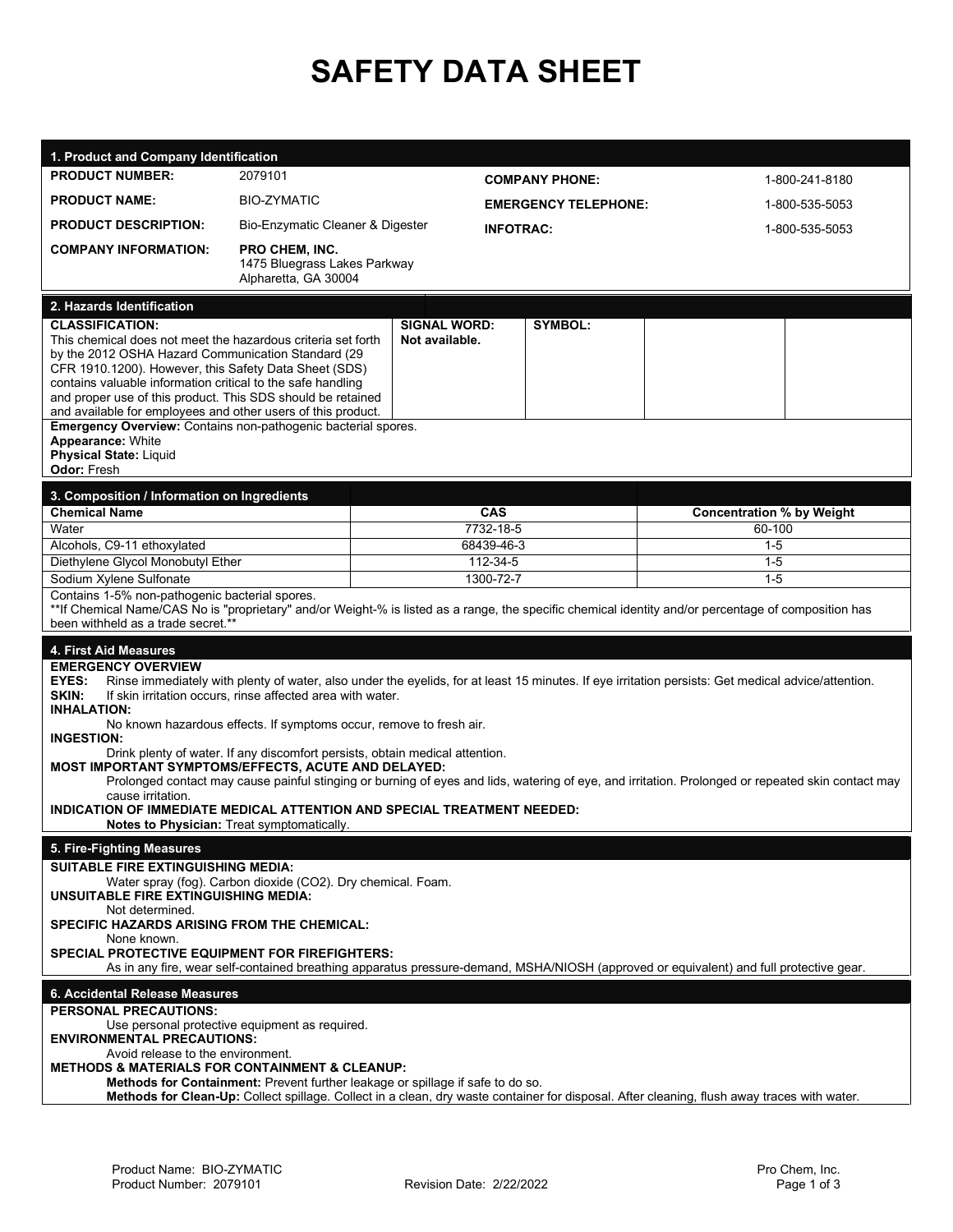| <b>SAFE HANDLING:</b>                                                                      | 7. Handling and Storage       |                                                                                                                                           |                                   |  |  |  |  |
|--------------------------------------------------------------------------------------------|-------------------------------|-------------------------------------------------------------------------------------------------------------------------------------------|-----------------------------------|--|--|--|--|
| Avoid contact with eyes. Observe good industrial hygiene practices.                        |                               |                                                                                                                                           |                                   |  |  |  |  |
| <b>SAFE STORAGE &amp; INCOMPATIBILITIES:</b>                                               |                               |                                                                                                                                           |                                   |  |  |  |  |
|                                                                                            |                               | Storage Conditions: Keep containers tightly closed in a dry, cool and well-ventilated place. Keep out of the reach of children. Keep from |                                   |  |  |  |  |
| freezing.<br>Incompatible Materials: None known.                                           |                               |                                                                                                                                           |                                   |  |  |  |  |
|                                                                                            |                               |                                                                                                                                           |                                   |  |  |  |  |
| 8. Exposure Controls / Personal Protection<br><b>EXPOSURE GUIDELINES:</b>                  |                               |                                                                                                                                           |                                   |  |  |  |  |
| No exposure limits noted for ingredient(s).                                                |                               |                                                                                                                                           |                                   |  |  |  |  |
| PERSONAL PROTECTIVE EQUIPMENT:                                                             |                               |                                                                                                                                           |                                   |  |  |  |  |
| Eye/Face Protection: No protective equipment is needed under normal use conditions.        |                               |                                                                                                                                           |                                   |  |  |  |  |
| Skin/Face Protection: No protective equipment is needed under normal use conditions.       |                               |                                                                                                                                           |                                   |  |  |  |  |
| Respiratory Protection: No protective equipment is needed under normal use conditions.     |                               |                                                                                                                                           |                                   |  |  |  |  |
| <b>APPROPRIATE ENGINEERING CONTROLS:</b>                                                   |                               | General Hygiene Considerations: Handle in accordance with good industrial hygiene and safety practice.                                    |                                   |  |  |  |  |
| Ventilation systems.                                                                       |                               |                                                                                                                                           |                                   |  |  |  |  |
|                                                                                            |                               |                                                                                                                                           |                                   |  |  |  |  |
| 9. Physical & Chemical Properties<br>Appearance:<br>Opaque                                 |                               |                                                                                                                                           | n/a-liquid                        |  |  |  |  |
| <b>Physical State:</b><br>Liquid                                                           |                               | Flammability(solid/gas):<br>Flammability Limit-lower (%):                                                                                 | Not determined                    |  |  |  |  |
| Color:<br>White                                                                            |                               | Flammability Limit-upper (%):                                                                                                             | Not determined                    |  |  |  |  |
| Odor:<br>Fresh                                                                             |                               | <b>Vapor Density:</b>                                                                                                                     | Not determined                    |  |  |  |  |
| <b>Odor Threshold:</b><br>Not determined                                                   |                               | Vapor Pressure:                                                                                                                           | Not determined                    |  |  |  |  |
| $7.0 - 7.5$<br>pH:                                                                         |                               | Solubility (water):                                                                                                                       | Completely soluble (@ 25°C (77°F) |  |  |  |  |
| <b>Melting/Freezing Point:</b><br>$\sim 0^{\circ}$ C / $\sim$ 32 $^{\circ}$ F              |                               | <b>Solubility in other Solvents:</b>                                                                                                      | Not determined                    |  |  |  |  |
| $\sim$ 100°C / ~212°F<br><b>Boiling Point/Range:</b>                                       |                               | <b>Auto-Ignition Temp:</b>                                                                                                                | Not determined                    |  |  |  |  |
| Kinematic Viscosity:<br>Not determined                                                     |                               | <b>Decomposition Temp:</b>                                                                                                                | Not determined                    |  |  |  |  |
| <b>Dynamic Viscosity:</b><br>Not determined                                                |                               | <b>Partition Coefficient:</b>                                                                                                             | Not determined                    |  |  |  |  |
| <b>Flash Point:</b>                                                                        | Not applicable (Tag Open Cup) | <b>Explosive Properties:</b>                                                                                                              | Not determined                    |  |  |  |  |
| <b>Specific Gravity:</b><br>1.01                                                           |                               | <b>Oxidizing Properties:</b>                                                                                                              | Not determined                    |  |  |  |  |
| <b>Evaporation Rate:</b><br>Not determined                                                 |                               |                                                                                                                                           |                                   |  |  |  |  |
| 10. Stability & Reactivity Information                                                     |                               |                                                                                                                                           |                                   |  |  |  |  |
| <b>REACTIVITY:</b>                                                                         |                               |                                                                                                                                           |                                   |  |  |  |  |
| Not reactive under normal conditions.                                                      |                               |                                                                                                                                           |                                   |  |  |  |  |
| <b>CHEMICAL STABILITY:</b>                                                                 |                               |                                                                                                                                           |                                   |  |  |  |  |
| Stable under recommended storage conditions.                                               |                               |                                                                                                                                           |                                   |  |  |  |  |
| POSSIBILITY OF HAZARDOUS REACTIONS:<br>None under normal processing.                       |                               |                                                                                                                                           |                                   |  |  |  |  |
| <b>CONDITIONS TO AVOID:</b>                                                                |                               |                                                                                                                                           |                                   |  |  |  |  |
| Keep out of reach of children. Keep from freezing.                                         |                               |                                                                                                                                           |                                   |  |  |  |  |
| <b>INCOMPATIBLE MATERIALS:</b>                                                             |                               |                                                                                                                                           |                                   |  |  |  |  |
|                                                                                            | None known.                   |                                                                                                                                           |                                   |  |  |  |  |
|                                                                                            |                               |                                                                                                                                           |                                   |  |  |  |  |
| <b>HAZARDOUS DECOMPOSITION PRODUCTS:</b>                                                   |                               |                                                                                                                                           |                                   |  |  |  |  |
| When exposed to fire, produces normal products of combustion.                              |                               |                                                                                                                                           |                                   |  |  |  |  |
| 11. Toxicological Information                                                              |                               |                                                                                                                                           |                                   |  |  |  |  |
| <b>IMFORMATION ON LIKELY ROUTES OF EXPOSURE:</b>                                           |                               |                                                                                                                                           |                                   |  |  |  |  |
| <b>Inhalation:</b> Avoid breathing vapors or mists.                                        |                               |                                                                                                                                           |                                   |  |  |  |  |
| Skin Contact: Avoid contact with skin.                                                     |                               |                                                                                                                                           |                                   |  |  |  |  |
| Eye Contact: Avoid contact with eyes.                                                      |                               |                                                                                                                                           |                                   |  |  |  |  |
| Ingestion: Do not taste or swallow.<br><b>COMPONENT INFORMATION:</b>                       |                               |                                                                                                                                           |                                   |  |  |  |  |
| <b>Chemical Name</b>                                                                       | Oral LD50                     | Dermal LD50                                                                                                                               | <b>Inhalation LC50</b>            |  |  |  |  |
| Alcohols, C9-11 ethoxylated 68439-46-3                                                     | $= 1378$ mg/kg (Rat)          | 2 g/kg (Rabbit)                                                                                                                           | $\overline{\phantom{a}}$          |  |  |  |  |
| Diethylene Glycol Monobutyl Ether 112-34-5                                                 | $=$ 3384 mg/kg (Rat)          | $= 2700$ mg/kg (Rabbit)                                                                                                                   | $\overline{a}$                    |  |  |  |  |
| Sodium Xylene Sulfonate 1300-72-7                                                          | $= 7200$ mg/kg (Rat)          | $\overline{\phantom{0}}$                                                                                                                  | $\overline{\phantom{0}}$          |  |  |  |  |
| <b>INFORMATION ON PHYSICAL, CHEMICAL AND TOXICOLOGICAL EFFECTS</b>                         |                               |                                                                                                                                           |                                   |  |  |  |  |
| <b>Symptoms:</b> Please see Section 4 of this SDS for symptoms.                            |                               |                                                                                                                                           |                                   |  |  |  |  |
| DELAYED AND IMMEDIATE EFFECTS AS WELL AS CHRONIC EFFECTS FROM SHORT AND LONG-TERM EXPOSURE |                               |                                                                                                                                           |                                   |  |  |  |  |
| <b>CARCINOGENCITY:</b>                                                                     |                               |                                                                                                                                           |                                   |  |  |  |  |
| <b>NUMERICAL MEASURES OF TOXICITY:</b>                                                     |                               | This product does not contain any carcinogens or potential carcinogens as listed by OSHA, IARC or NTP.                                    |                                   |  |  |  |  |